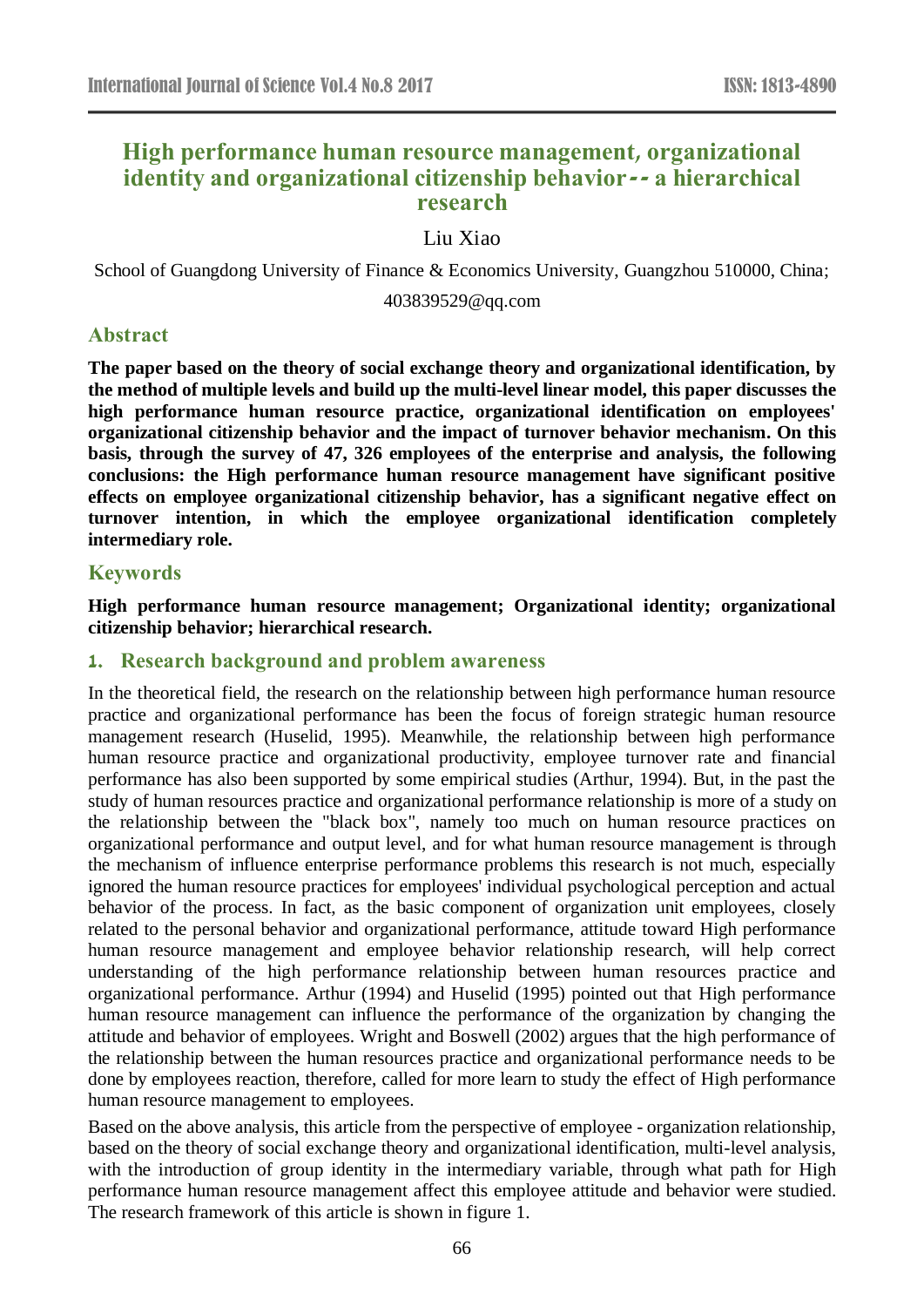

Figure 1. overall research framework

This study selected organizational citizenship behavior and departure at variable is based on the following two reasons: first, in all variables, organizational citizenship behavior and turnover behavior is considered to be closely related to organizational performance is the most variable, a large number of studies have confirmed the employee organizational citizenship behavior is one of the important indicators organization performance and turnover rate (Arthur, 1994; Huselid, 1995; Podsakoff & MacKenzie, 1997; Guthrie, 2001; Sun, 2007), as a result, the high performance human resource practice and study of relations between the two variables can further reveal the High performance human resource management the mechanism of action of impact on organizational performance; Second, although both are important variables influencing performance, but their effect is different to the organization: organizational citizenship behavior itself is a kind of relationship between performance (Walz & Niehoff, 1996), at the same time can lubricate the organizational citizenship behavior Function, reduce internal friction and enhance organizational cohesion, thus improving organizational performance (Organ, 1988); Employee turnover intention is closely related to the work of input will, the more an employee wanted to stay in an enterprise, the more willing to increase within the group through efficient performance to investment (Chun Hui, et al., 2007), to form a personal efficient output, eventually improve the organizational performance. Therefore, the study of these two variables can make the results more pertinence and persuasiveness.

In fact, employees' organizational identification is an indispensable intermediary variable in the process of high performance human resource. Human resource practice variables may not be the influence of the result of the staff level directly (Riki et al., 2009), but rather through employee cognition and evaluation of the organization's human resource practices to achieve (Ostroff & Bowen, 2000). The role of organizational identification based on individual cognitive and emotional further affect employee behavior, high organizational commitment can bring positive work attitude and positive performance results (Ashforth & Mael, 1989). At home and abroad to a lot of research on organizational commitment, but previous studies mainly from the individual level to explore its effects, such as values, personality, even study the influence factors of organizational level is only related to reputation, leadership, communication and culture, etc., paid little attention to some specific management practices on organizational identity impact (Li Yan etc., 2011). Although some scholars begin to pay close attention to High performance human resource management affect organizational commitment (Mao Zhili, 2011; Li Yan etc., 2011), but the related research is still at the initial stage, the high performance human resource practice, organizational identification and employee behavior into the same framework or within the scope of organizational identity in high performance human resources practice and organizational citizenship behavior, study of intermediary role between turnover intention or a blank. Therefore, High performance human resource management will affect the employee's organizational identity, and organizational identification is in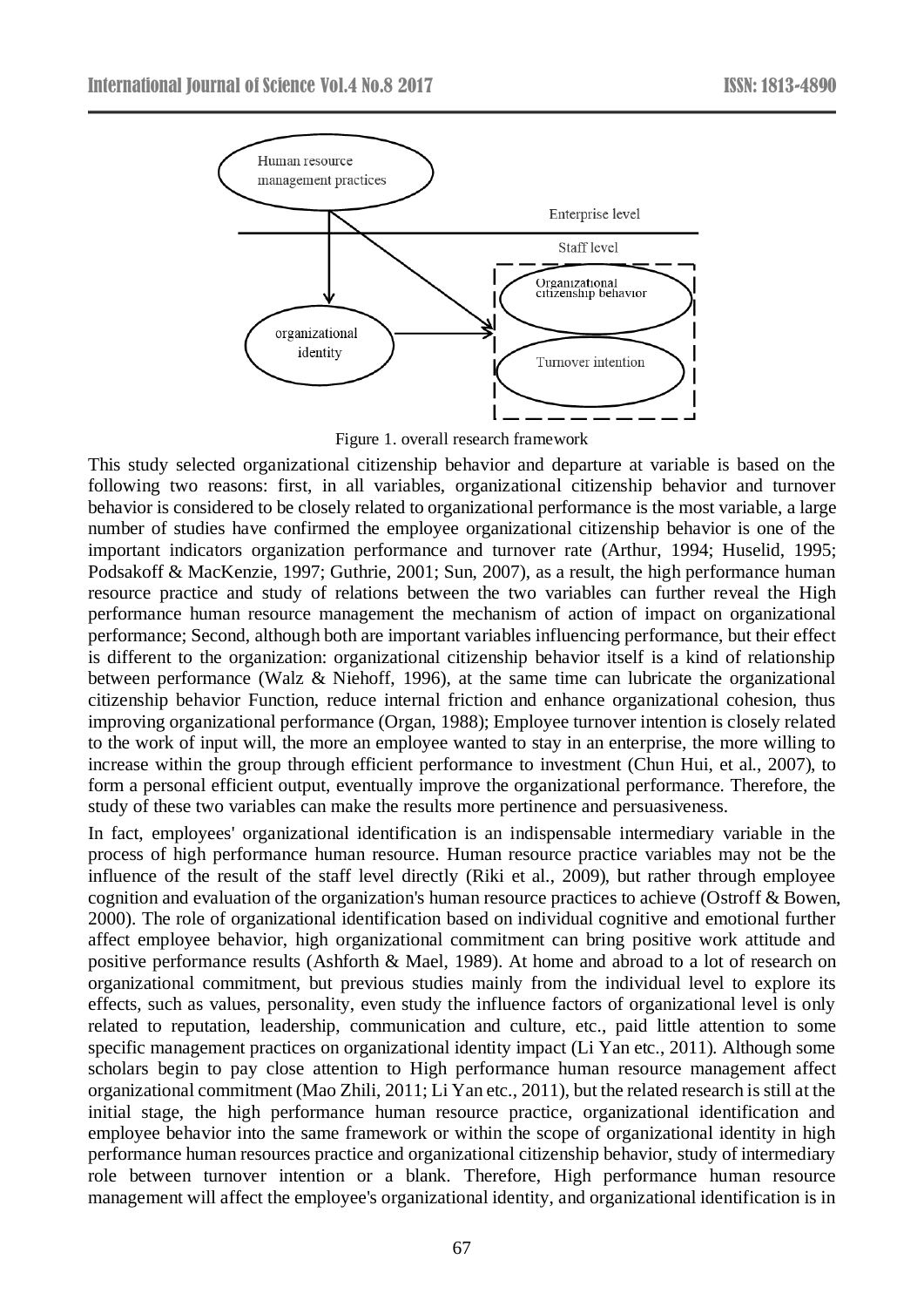the high performance of human resources practice and organizational citizenship behavior and behavior plays a role of intermediary between leaving worth in-depth analysis and discussion.

In fact, in the past the research of High performance human resource management in general can be divided into two micro and macro level, the microscopic level mainly inspects High performance human resource management on the influence of individual variables, and the macro level is to explore High performance human resource management affect organizational level variable. Both of these perspectives can partially explain the impact of high performance human resource practice and its effect, but there are also deficiencies in the analytical method. Microcosmic studies can only identify individual differences, while macroscopic studies can only explain the differences between interorganizational variables (Wright & Boswell, 2002). Therefore, it is necessary to carry out a multi-level study of the integration of micro and macro perspectives. Based on this, this paper adopts multi-layer linear model (hierarchical linear modeling) statistical technique can largely make up for the inadequacy of the micro and macro perspective study. Multi-level linear model can simultaneously examine individual, team and organization effect and difference of different variables, the relationship between inspection at all levels, to avoid the traditional linear model to analyze the relationship between different variables which is caused by a series of problems, such as deviation, error estimation precision and summary "problem analysis unit", etc.), can maximum limit reduce the deviation coefficient estimation.

# **2. Theoretical basis and research hypothesis**

High performance human resource management refers to a set of independent and interrelated with each other hr practices, including the comprehensive recruitment and selection procedures, compensation and performance management system, a wide range of employee involvement and training, etc., these practices by enhancing the staff's competence, attitude and motivation to enhance employee and organizational performance (huselid, 1995). According to the viewpoint of enterprise behavioral school (Jackson et al., 1989), enterprises rely on human resource management to guide and control specific employee role behaviors and attitudes. Tsui et al further analyzed the high performance human resource practice from the perspective of social exchange and reciprocity principle, which reflects a kind of employee-organizational relationship based on mutual investment. According to social exchange theory, social exchange and found), exchange between individual and organization not only has the exchange of material (such as wages, etc.), but also have a psychological, or social exchange, such as the support, trust and pride and prestige (Blau, 1964). In the process of social exchange, individuals conform to the "principle of reciprocity" (Gouldner, 1960) and strive to maintain the balance of this social exchange relationship. Reciprocity believes that a person will not harm has given the advantages of his/her partner, implicit in High performance human resource management such as motivation and investment is also a kind of benefit (Sun et al., 2007). High performance human resource management is organizational culture and reflect on the human resource management policies, when these practices are good for employees, employees will understand the value of her contribution for the organization and the attention to its own interests, in return for the organization, will make staff to the behavior of the organization. And the increase in organizational citizenship behavior and the decrease of turnover are undoubtedly beneficial to the organization. Typical of organizational citizenship behavior has voluntarily undertake responsibilities on the job content, help colleagues when they are in trouble, their own resources, or information to share with others, to participate in voluntary activities, the company actively put forward reasonable Suggestions for the improvement of work such as (Wu Xin Zhang De, 2005). And the act of leaving the office will do harm to the organization's performance (Guthrie, 2001). Therefore, organizational citizenship behavior and employee retention behavior can be as a product of social exchange between individual and organization, i.e. when employees through the organization to meet him (her) some of the material and psychological needs, according to the principle of "mutual benefit", he (she) will be made to the organizational behavior. It should be noted that since the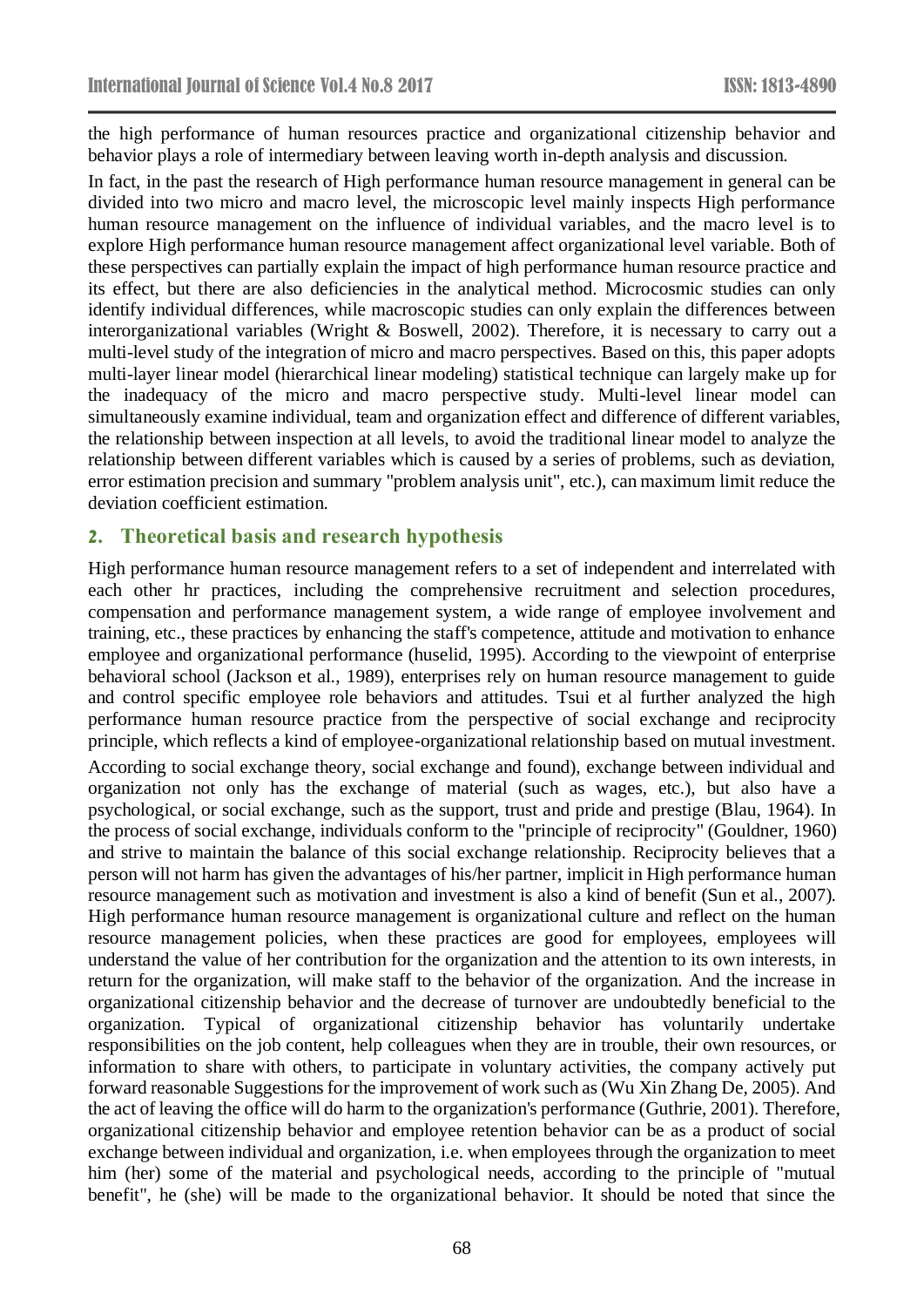tracking of employee turnover is very difficult, the separation tendency is often used to measure the substitution variables (Griffeth, 2000).

Through the above analysis, the high performance of human resources practice and organizational citizenship behavior positive correlation (Ed Snape & Tom Redman, 2010; Asim Mukhtar et al., 2012; Davood Babaei et al., 2012), and negative correlation relationship with the employee turnover intention (Huselid, 1995; 1997; Huang Rahim et al., 2001) has been supported by many scholars. Sun (2007) pointed out that High performance human resource management as a strategy for managing employment relationships, such as providing job security, extensive training, internal promotion, etc. constitute the motivation of the organization. The organization hopes to feel the support in the working environment by meeting employees' goals. According to the social exchange theory (Blau, 1964), the positive impact of employees' enjoyment of the supportive work environment is that it forces them to reward the organization through their actions that are beneficial to the organization. Therefore, we believe that High performance human resource management will increase organizational citizenship behavior and reduce the turnover. To sum up, this paper proposes the following hypothesis:

H1a: the organization of High performance human resource management has a positive impact on employee organizational citizenship behavior

H1b: organizational High performance human resource management have a negative impact on employee turnover

(ii) high performance human resource practice and organizational identification

Organizational identification is refers to the employees think that he is a member of the organization, whether it will agree with the organization's mission, vision, values and goals, make decisions that would consider the interests of the organization (Miller, 2000). The organization's High performance human resource management are often viewed by employees as a personalized official commitment to them (Tsui et al., 1997). Strategic human resource management in school of thought, the staff's attitude and behavior is largely shaped by the organization of human resources practice and organizational performance through human resources practices to build trust and strengthen mutually beneficial norms, this constitutes specific psychological relationship between employees and the organization (Arthur, 1994). Sun (2007) pointed out that through the High performance human resource management, organization to provide a good working environment for employees, such as providing effective skills training, to ensure that the internal promotion channels unblocked, the assessment result oriented and build competitive compensation system, suggest organizations to establish a long-term cooperative relationship with employees, can well unified organization and the employee's interests. According to the theory that, when employees aware of the organization's kindness, their ego identity consciousness as "organization man" will be strengthened, and at the heart of this strengthening of the consciousness is the identification organization (Mael & Ashforth, 1992). Organization and concern to the attention of the employees can increase the pride of the employee as members of the organization, in this case, they tend to be more will be linked with himself to the success of the organization, and will continuously within the organization's values and norms into their values and norms, so as to enhance the organization's identity (wang jian-min sun, 2011).

The relationship between high performance human resource practice and organization identification is still in its initial stage and has not been paid enough attention. However, some scholars have begun to focus on the impact of High performance human resource management on organizational identification. Relevant research shows that High performance human resource management and organizational identification and their dimensions have reached a significant positive correlation (MAO zhili, 2011). To sum up, this paper proposes the following hypothesis:

H2: organizational High performance human resource management have a positive impact on employee organizational identity.

(iii) Organizational identity and organizational citizenship behavior, resignation tendency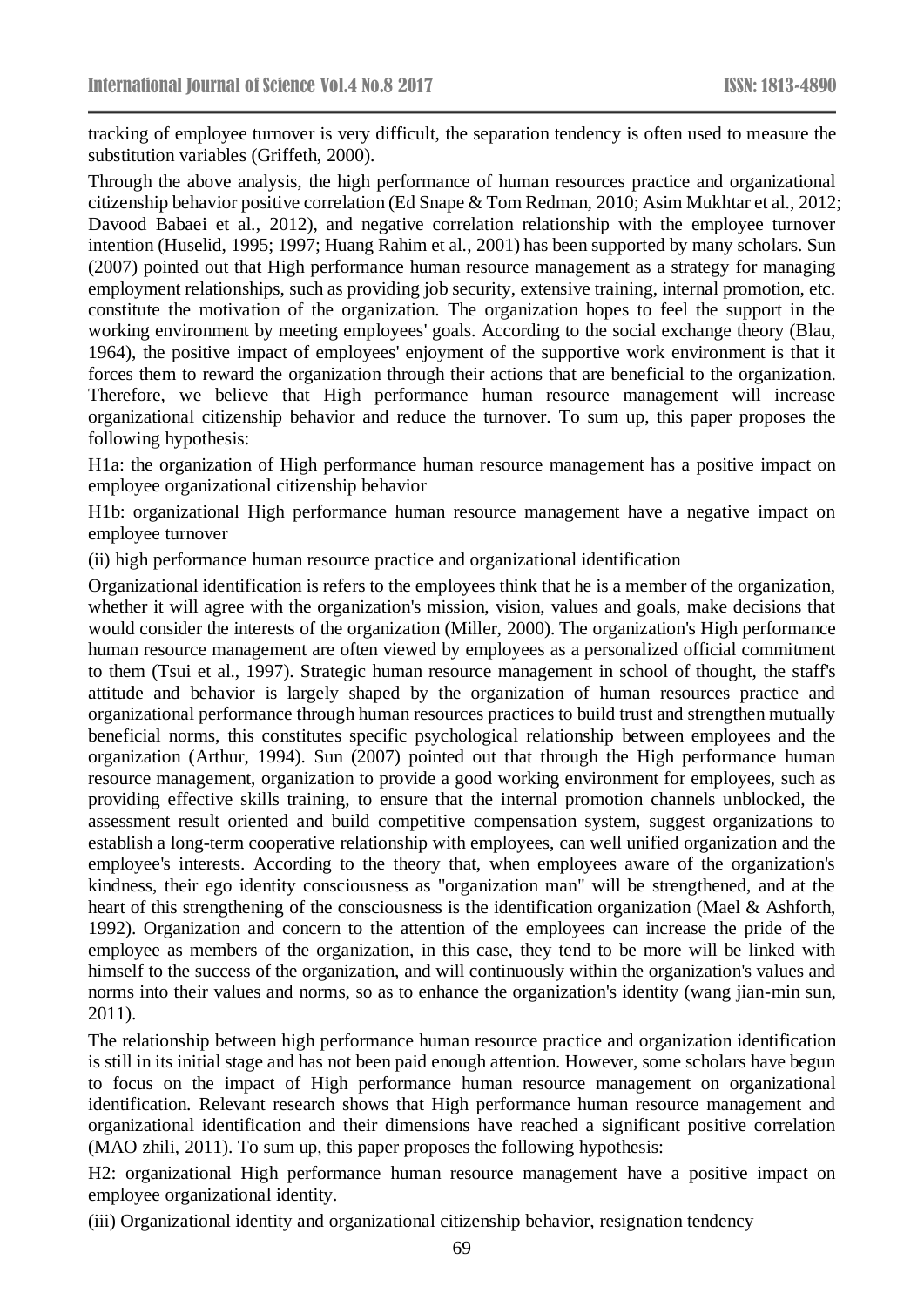Organizational identity reflects the relationship between employees' self-concept and organization (bao gongmin, xu bixiang, 2006). Social identity theory, organizational identity is an individual to self definition, thus a process belonging to the organisation, it is a connecting individual and group psychological bond (Ashforth & MaelF, 1989). Simon (1991) argues that it is the identity of the members to the organization, not other things that make the organization strong enough to ensure that many members act in a coordinated manner and achieve organizational goals. Organizational identification is one of the more integrity and durability assessment of the reaction, it reflects the employee attitude towards organizational level (Dana, 2009), on the organizational citizenship behavior and have important influence on turnover intention. Firstly, the organization of citizen behavior as a voluntary informal behavior, its motivation derives from the emotional attachment to the organization (zhai ying, 2010). Individuals to the organization, the higher the esteemed, then he (she) will be more ponder the question from the perspective of the organization or to make some beneficial to the organization's behavior, such as more cooperative behavior and organizational citizenship behavior (Dutton & Dukerich, 1994). Secondly, the tendency of resignation as a reflection of employees' concept of organizational emotions is also influenced by organizational identification. Organizational commitment can promote to a group level staff's self concept, will the organization's values and individual values, stimulate the staff members of the organization identity recognition and a sense of pride, boost the enthusiasm of the employees to remain as members of the organization, thus effectively reducing turnover behavior. To sum up, this paper proposes the following hypothesis:

H3a: organizational identity has a positive effect on employee organizational citizenship behavior.

H3b: organizational identity has negative influence on employee turnover tendency.

(iv) the intermediary role of organizational identity in the relationship between high performance human resource practice and organizational citizenship behavior and turnover tendency

Although there have been some research from theory and practice, this paper discusses the high performance human resource practices and the relationship between employee behavior, and examines the possible existence of intermediary variables, such as employee satisfaction, perceived organizational support, emotional commitment and so on, but there are few empirical studies focus on the intermediary role of organizational identity in the two relations. We believe that organizational identification may be a mediating variable of high performance human resource practice affecting employee behavior. That is because many studies have shown that organizational identification as an employee to cling to a state of mind, organization will lead to favorable attitudes and behavior to an organization, so as to enhance the overall performance of the organization (Mao Zhili, 2011). Organizational identification is not only to obtain and maintain the important source of competitive advantage, and many important predictor variable in organizational behavior, organizational identification as the intervening variable, many research to explore various antecedent effect on employees' work attitude and behavior (shen yi, 2007; Lai Zhi chao deng, 2001). Human resource management practices are largely organization convey the concept of value and carrier signal, when the concept of organization attaches great importance to and takes care of people through the high performance human resource practices show and is the enthusiasm of the staff awareness and give attribution, they will be aware of the organization's support, and then based on the principle of social exchange and social identity show commitment to the organization and identity (wang jian-min sun, 2011). To sum up, this paper proposes the following hypothesis:

H4a: organizational identity plays an intermediary role in the relationship between high performance human resource practice and employee organizational citizenship behavior

H4b: organizational identity plays an intermediary role in the relationship between high performance human resource practice and employee turnover tendency.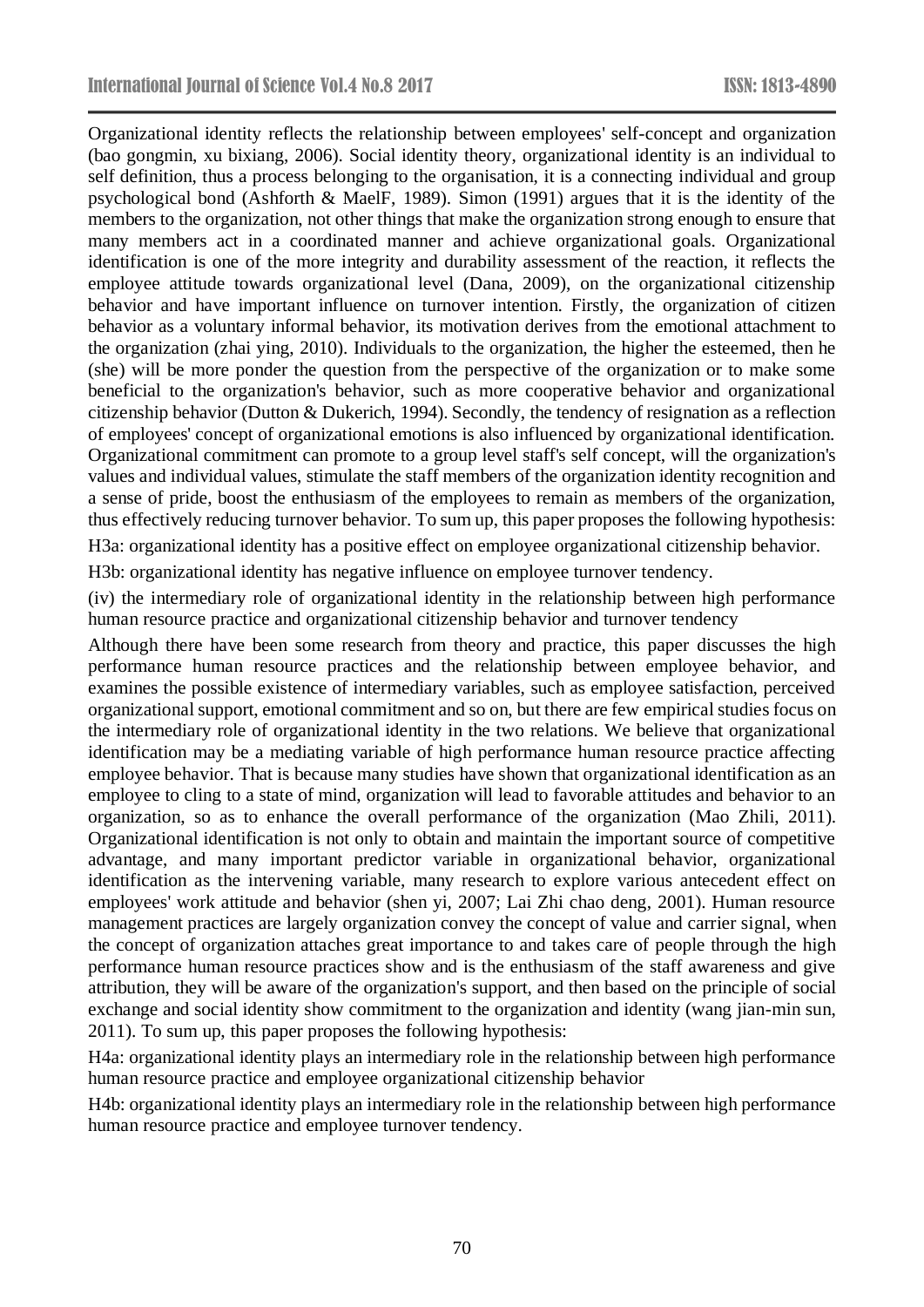# **3. Research objects and research tools**

# **3.1 Research object**

This study used the method of snowball sampling to distribute questionnaires in shenzhen, guangzhou and huizhou in the pearl river delta region. As the organizational hierarchy variable is formed by the employee report, we ensure that the high performance human resources practice of each enterprise is evaluated by four to eight randomly selected employees. Finally, 47 enterprises were obtained, including real estate, manufacturing, information services and software, catering industry, construction industry, etc. A total of 472 questionnaires, excluding data missing too much or more than six consecutive problem to choose the same option 43 invalid questionnaire, get effective questionnaire 326 in this research, the real effective recovery rate was 77%.

The characteristics of the survey were as follows: The number of people aged 21 to 30 is 48.7%, and 37.1% from 31 to 40 years old. The number of years of work has been concentrated in the following three years (34.6%) and 4-10 years (48.7%). 28.4 percent of college graduates, 56.7 percent for undergraduates; The ownership situation of enterprises in the survey was relatively concentrated. Among them, private enterprises accounted for 35.3%, and state-owned enterprises accounted for 42.6%, while other types accounted for 22.1%.

#### **3.2 Research tools**

In the measurement of high performance human resource practices, past research mainly through the human resources manager to evaluate, but the human resources manager may overestimate the organization's high performance human resource practices (Bowen & Ostroff, 2004). Studies have pointed out that during the measurement of high performance human resource practices, employee's individual measure than management evaluation for employees attitude variables have a better forecast effect (Edgar & Geare, 2005; he & Wang, 2006). Therefore, this article draws on the practice of the latest research (Wu & Chaturvedi, 2009) and measures from the employee's perspective.

High performance human resource practices: this research adopts the Sun (2007), such as high performance human resource practices of the 18 - item, including personnel selection 4 problem, extensive training 4, internal flow 5, result oriented assessment 3 topic and incentive pay 2 topic. The cronbach alpha coefficient of this scale is 0.81.

Organizational commitment: Mael and Ashforth (1992) argue that organizational identification is one-dimensional, they developed scale including six indicators, such as "when an organization has been criticized for its members feel like they are the insult". "I'm very concerned about how others view our organization." The cronbach alpha coefficient of this scale is 0.88.

Organizational citizenship behavior: using Farh, Earley and Lin (1997) according to the scale of China's situation development. The scale was made up of 15 items and was tested by Hui, Law and Chen (1999). The cronbach alpha coefficient of this scale is 0.91.

Dimission tendency: the dimission tendency adopts Benttein and other verified single dimension scale, two projects. The level of consent gradually increases from 1 to 5. The cronbach alpha coefficient of this scale is 0.89.

### **3.3 Control and inspection of homologous variance**

Because the organizational hierarchy and individual level variable data of this study are collected through a questionnaire and filled in by the same subjects, the homology variance can be caused. Therefore, this study controls the homologous variance in the questionnaire design. In the first place, the questionnaire used the anonymous method to reduce the concerns of the subjects and the tendency of personal bias. Secondly, this study set up a partial reverse title in the questionnaire to test whether the subjects were conscientious and reduce the potential consistency motivation of the subjects.

In addition, Harman single-factor detection method is used to test the homologous variance problem. The results show that the fit of the three factor model and the data of well  $(x2 / df = 3.41,$  GFI = 3.41,  $NFI = 0.88$ ,  $CFI = 0.89$ , RMSEA = 0.072), and the fitting effect is much better than the single factor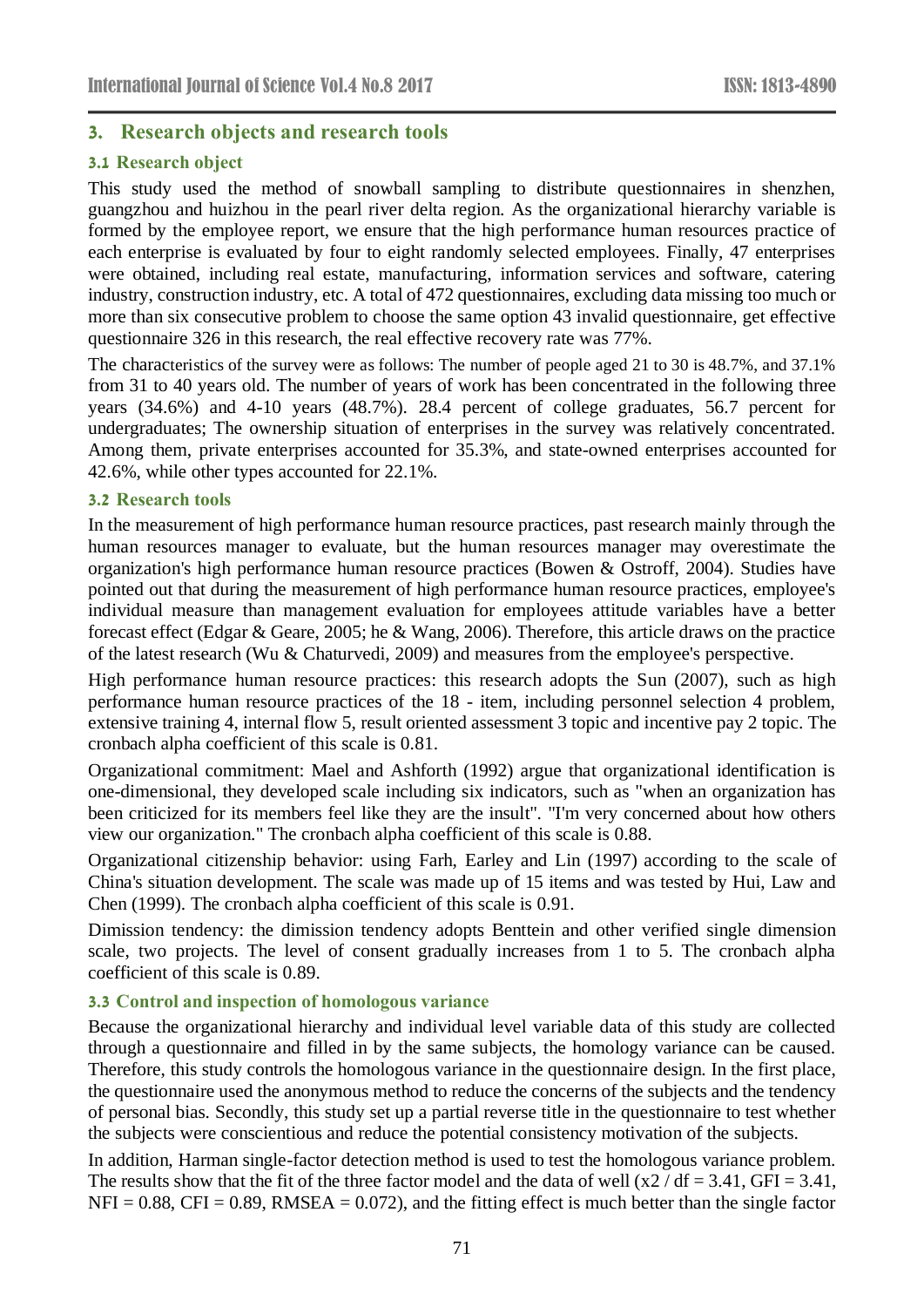model, the common method of deviation between variables was not significant, the data of all kinds of relations can be trusted.

#### **3.4 Data aggregation**

This study USES group correlation coefficient (ICC1, ICC2) and group internal consistency coefficient (RWG) to evaluate the feasibility of high performance human resource practice of employee perception to the organizational level. Single factor analysis of variance showed that high performance hr practices within the group of mean square and the mean square there are significant differences between groups ( $F = 34.58$ ,  $p < 0.01$ ), ICC1 and ICC2 were 0.31, 0.67, aggregate demand; At the same time, the Rwg coefficient of high performance human resources practice is 0.87, which satisfies the basic requirements of evaluation consistency in the group, so the aggregation of data at the team level is appropriate and effective.

IV.Research results and practical value

(i) research results

The correlation coefficient matrix of the study variables is shown in table 1. The results show that the employees aware of the high performance of human resources practice and organizational identification ( $r = 0.45$ ,  $p < 0.01$ ), and organizational citizenship behavior ( $r = 0.53$ ,  $p < 0.01$ ), and turnover intention ( $r = 0.37$ ,  $p < 0.01$ ), organizational identity and organizational citizenship behavior  $(r = 0.56, p < 0.01)$ , and turnover intention  $(r = 0.41, p < 0.01)$  there were significant correlation between, provides the basis for the next analysis.

|                                                        | M    | <b>SD</b> |            | $\overline{2}$ | 3          |
|--------------------------------------------------------|------|-----------|------------|----------------|------------|
| Level - 1 variable<br>$(n = 326)$                      |      |           |            |                |            |
| 1.organizational identity                              | 3.39 | 0.83      |            |                |            |
| 2. Organizational citizenship<br>behavior              | 3.56 | 0.85      | $0.56**$   |                |            |
| 3. Turnover intention                                  | 2.78 | 0.88      | $-0.41$ ** | $-0.38***$     |            |
| 4.Human resource<br>management<br>practices perception | 3.26 | 0.79      | $0.45***$  | $0.53***$      | $-0.37***$ |
| Level - 2 variables<br>$(n = 37)$                      |      |           |            |                |            |
| 4. Human resource<br>management practices              | 3.28 | 0.38      |            |                |            |

Table 1. descriptive statistics and correlation coefficient matrix of each variable

Note:  $*$  means  $p < 0.05$ ,  $*$   $*$  means  $p < 0.01$ 

### 1. Zero model

The preconditions for the analysis of multilayered linear models with variances and intergroup variances in the group of dependent variables (Hofmann, 1997). Therefore, this paper firstly takes organizational identification (M1), organizes the citizen behavior (M4) and the resignation tendency (M9) to establish a zero model for the result variable to decompose the variance of these three variables. The results show that the variance of the three variables is 28%, 24% and 32% respectively, respectively, and the ratio of the total variance  $(P < 0.01)$  can be followed by the subsequent cross-layer analysis.

Join in the equation of M2, M5, M10 individual and organizational level control variables, found that gender on organizational identification (gamma  $30 = 0.19$ ,  $p < 0.05$ ), and turnover intention (gamma  $30 = 0.1$ ,  $p < 0.01$ ) reached significant level, working fixed number of year of organizational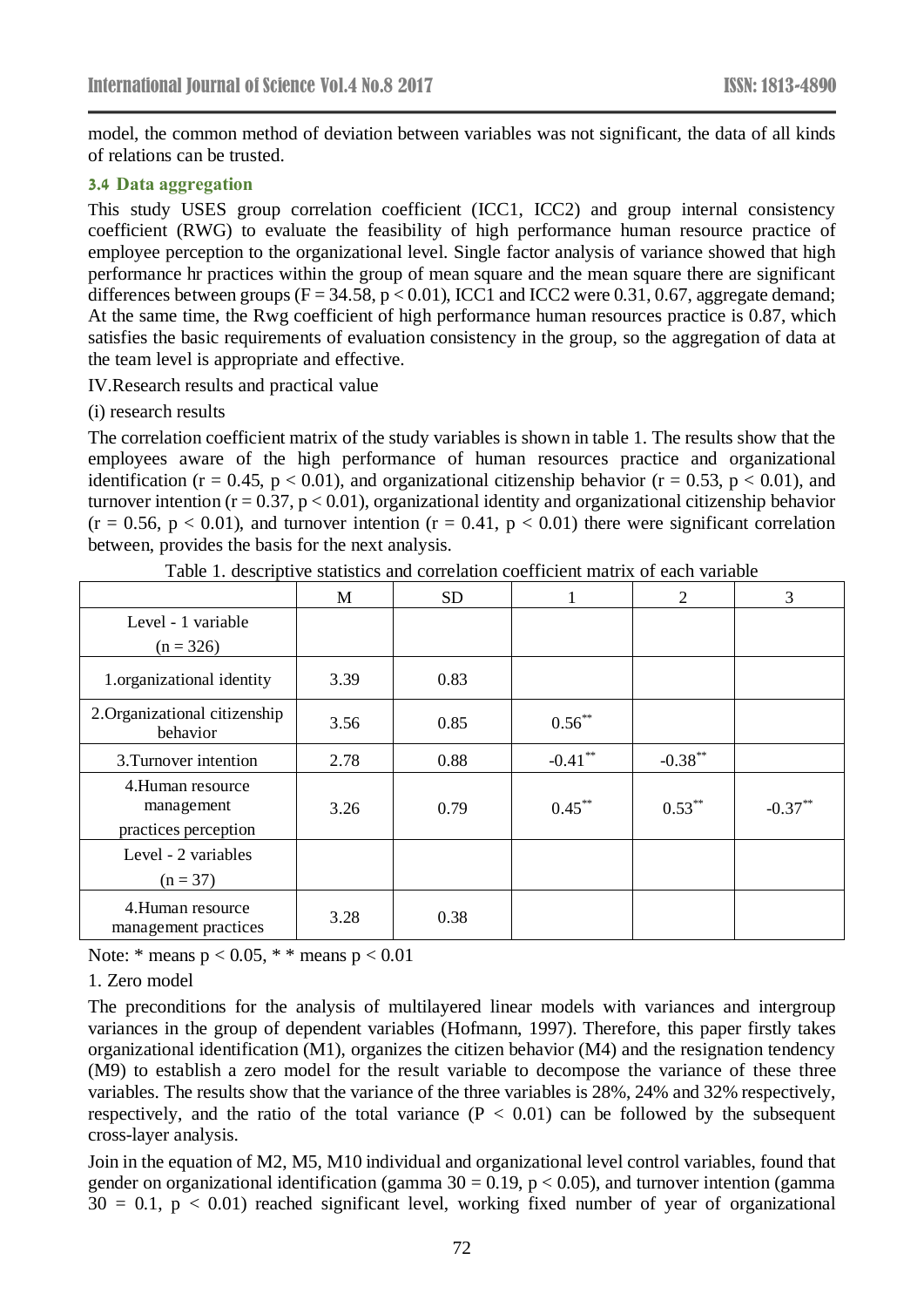identification (gamma  $30 = 0.15$ , p < 0.05), and corporate ownership of turnover intention (gamma 30  $= 0.27$ , p  $< 0.05$ ) significantly.

2. Main effect test of team level (H1, H2)

In order to test hypothesis 1 and hypothesis 2, we add high performance human resource practices in M3, M6, and M11 as the organizational hierarchy variables, and estimate the Intercept as the model of the result variable (Intercept - as - Outcomes). Results show that, after controlling for other variables, high performance human resource practices on organizational identity (gamma  $01 = 0.78$ , p  $< 0.01$ ), and organizational citizenship behavior (gamma  $01 = 0.53$ , p $< 0.01$ ), and turnover intention (gamma  $01 = 0.61$ ,  $p < 0.01$ ) have a significant impact, and compared with the virtual model and the control variable model, the model has the additional amount of variance between groups explain, therefore, hypothesis 1 and hypothesis 2.

3. Main effect of individual level (H3)

In equation M7 and M12 import group identity as an individual level variables, the results show that organizational identification on organizational citizenship behavior (gamma  $10 = 0.41$ ,  $p < 0.01$ ), and turnover intention (gamma  $10 = 0.56$ ,  $p < 0.01$ ) have a significant impact, and the model of residual in the group compared with the virtual model and control model with significantly lower, hypothesis 3.

4. Intermediary effect analysis of organizational identification (H4)

In order to investigate the mediating effect of organizational identification in the relationship between high performance human resource practice and employee organizational citizenship behavior and separation tendency, this paper carries on the analysis of intermediary effect. The results show that when the individual level of organizational identification after entering the M8 and M13, organizational identification on organizational citizenship behavior (gamma  $10 = 0.36$ ,  $p < 0.01$ ) and turnover intention (gamma  $10 = 0.44$ ,  $p < 0.01$ ) have a significant impact, but the level of organization of high performance human resource practices on organizational citizenship behavior (gamma  $01 =$ 0.16,  $p > 0.05$ ) and turnover intention (gamma 01 = 0.17,  $p > 0.17$ ), the influence of the less significant, and the equation of interclass variance and the amount of total variance explained than M6 and M11 have increased significantly, suggesting that organizational identification mediation in the high performance of human resources practice and organizational citizenship behavior, the relationship between turnover intention, hypothesis 4.

# **4. Limitations of discussion and research**

### **4.1 discussion of the problem**

Employees' organizational citizenship behavior and turnover behavior are the two key factors that affect organization performance, this paper USES hierarchical analysis method to examine the staff awareness of high performance human resource practices on its organizational citizenship behavior and turnover behavior. At the same time introducing organizational identification as a intervening variable, high performance through the analysis of the hierarchical human resources practice and organizational citizenship behavior, the mechanism of action between turnover intention, the results also proved in this paper, four groups of hypothesis.

Firstly, high performance human resource practice has positive influence on employee organizational citizenship behavior, and has negative influence on employee turnover tendency. Although there have been some past research on high performance human resource practices and employees' organizational citizenship behavior and the relationship between turnover intention are discussed in this paper, and the research conclusion is consistent with most scholars research results, but it also further confirmed the high performance human resource practices for shaping the important role of employee attitude and behavior. The organization can build a certain level of trust atmosphere through high performance human resource practice and motivate employees to engage in cooperative behaviors (Malhotra & Murnighan, 2002).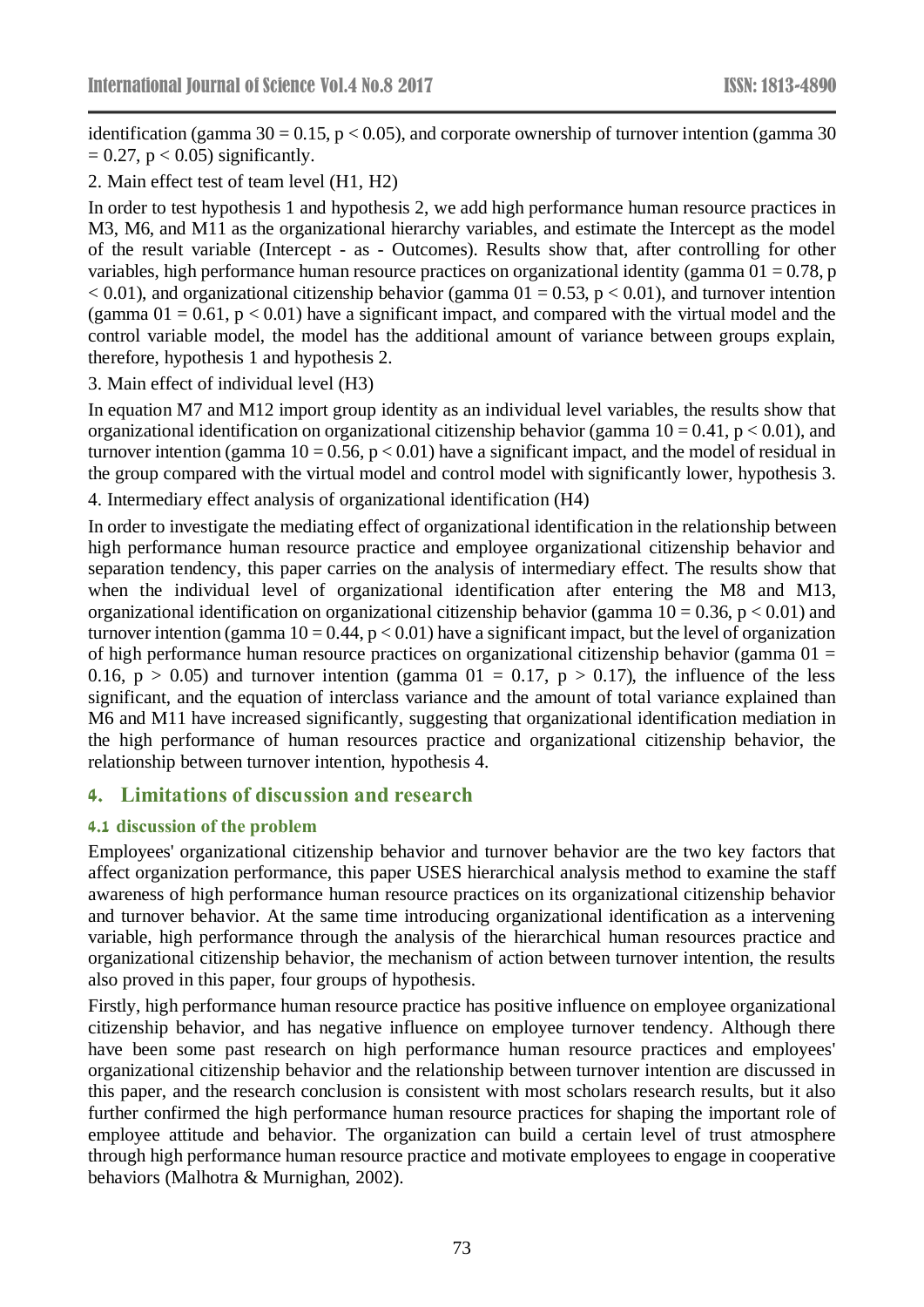Secondly, this study further investigates the internal mechanism of high performance human resource practices on employee organizational citizenship behavior and turnover tendency. By examining high performance human resource practices on organizational identification, and organizational identification influence on organizational citizenship behavior and turnover intention, confirmed that the organizational commitment in high performance human resources practice and organizational citizenship behavior, turnover intention completely mediating role between the relationship. Intermediary effect results confirmed the original hypothesis, namely the high performance human resource practices is not directly affect employee attitudes and behaviors, but makes people to rethink the relationship between self-concept and organization orientation, organizational commitment, eventually made good for organization behavior.

### **4.2 limitation of research**

In this paper, based on the theory of social exchange theory and organizational identification, by building a multi-level linear model and explore the high performance human resource practices and the relationship between employee attitudes and behavior, the results show that the high performance human resource practices is affect employee organizational citizenship behavior and turnover intention, the important factors that influence and organizational identification in the role play fully the role of mediation.

Of the limitation of this study are mainly the following four aspects: first, this study examines cross-section study data high performance human resources practice and organizational citizenship behavior, organizational identity and the relationship between turnover intention, which we cannot assert that there is a causal relationship between variables. Therefore, it is necessary to study the causal relationship between these variables in future research. Secondly, the sample size of this study is slightly inadequate, which may result in inaccuracy of the research results. Although the individual sample size and group sample size of this study have achieved the basic requirements of cross-layer research, the smaller sample size can reduce the statistical effectiveness. At the same time, this article through 4 ~ 8 employees feel to measure the performance of each enterprise human resource practice level, but the randomly selected employees awareness of high performance human resource practices in the enterprise may not be representative. Therefore, it is necessary to further expand the sample size and improve the accuracy of the measurement. Thirdly, the operationalization and definition of high performance human resource practices need to be further refined. In this study, only the five basic aspects of high performance human resource practice are selected, which may result in the neglect of other dimensions valued by employees. The effectiveness of human resource management system cannot be separated from the management of the specific situation and the economic and social development stage (middle xing, 2010), future research should be according to the concrete condition and situation to choose suitable measurement dimensions; Fourth, from the perspective of strategic human resource management, this study will be high performance human resource practices as a system to study, but some research suggests that high performance human resource practices of different dimensions have different effects on employee attitudes and behavior. Therefore, future research can further investigate the effect of the segmentation dimension of high performance human resource practice on employee attitude and behavior.

The section headings are in boldface capital and lowercase letters. Second level headings are typed as part of the succeeding paragraph (like the subsection heading of this paragraph). All manuscripts must be in English, also the table and figure texts, otherwise we cannot publish your paper. Please keep a second copy of your manuscript in your office. When receiving the paper, we assume that the corresponding authors grant us the copyright to use the paper for the book or journal in question. When receiving the paper, we assume that the corresponding authors grant us the copyright to use the paper for the book or journal in question. When receiving the paper, we assume that the corresponding authors grant us the copyright to use.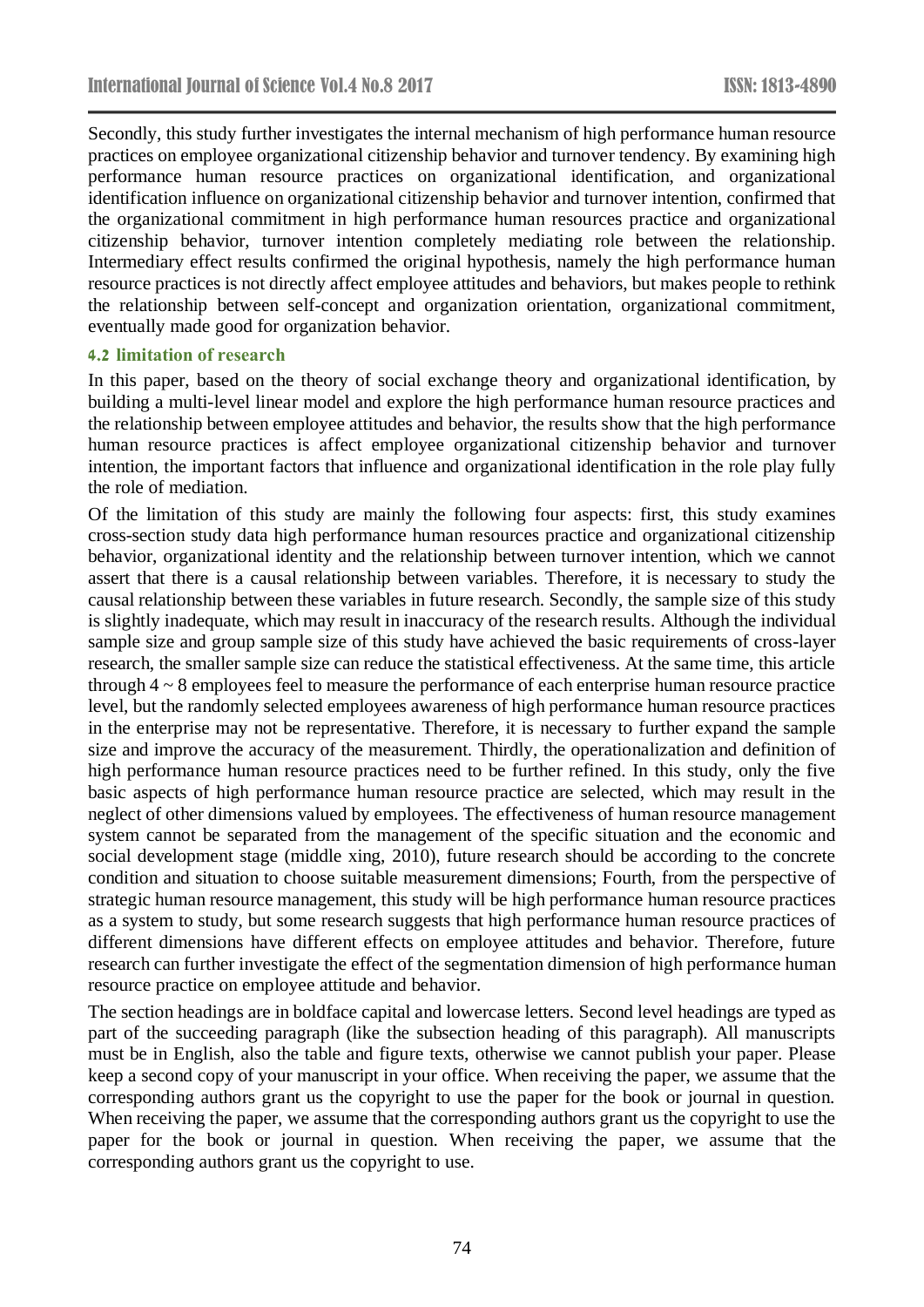# **References**

- [1] Arthur J. Effects of human resource systems on manufacturing performance and turnover. Academy of Management Journal, 1994,37(3):670-687.
- [2] Ashforth B E, MaelF. Social identity theory and the organization. Academy of ManagementReview, 1989, 14(1): 20-39.
- [3] Asim Mukhtar, Muhammad A dnan Sial, Ali Imran and Syed Mukhtar Ahmed Jilani. Impact of HR practices on organizational citizenship behavior and mediating effect of organizational commitment in NGOs of Pakistan. World Applied Sciences Journal ,2012,18(7):901-908.
- [4] Benttein K ,Vandenberg. The role of change in the relationship between commitment and turnover: a latent growth modeling approach. Journal of Applied Psychology, 2005, 90(3): 468-482.
- [5] Blau, P M. Exchange and power in social life. New York: John Wiley,1964.
- [6] Chun Hui,Alfred Wong and Dean Tjosvold. Turnover intention and performance in China:The role of positive affectivity,Chinese values, perceived organizational support and constructive controversy. Journal of Occupational and Organizational Psychology,2007,80(4),735–751
- [7] Davood Babaei, Aminah Ahmad, Khairuddin Idris, Zoharah Omar and Hamid Rahimian. The Impact of Human Resource Practices and Organizational Citizenship Behaviors on Firm Performance . American Journal of Applied Sciences,2012, 9(1):47-53.
- [8] Dutton J E. Dukerich J M. Harquail C V. Organizational images and member identification. Administrative ScienceQuarterly,1994, 39(2): 239-263.
- [9] Ed Snape and Tom Redman. HRM Practices, Organizational Citizenship Behaviour,and Performance: A Multi-Level Analysis. Journal of Management Studies,2010, 47(7):1219-1247.
- [10]Farh J L, Earley P C, & Lin S C. Impetus for action: A cultural analysis of justice and organizational citizenship behavior in Chinese society. Administrative Science Quarterly, 1997,42(1), 421-444.
- [11]Gouldner, Alvin W. The Norm of Reciprocity: A Preliminary Statement. American Sociological Review,1960,25 (2):161-178.
- [12]Griffeth R W, Hom P W.A Meta-analysis of Antecedents and Correlates of Employee Turnover: Update, Moderator Tests, Research Implications for the Next Millennium. Journal of Management, 2000,26(3):463-488.
- [13]Guthrie J P. High involvement work practices, turnover and productivity: Evidence from New Zealand. Academy of Management Journal, 2001, 44(1):180–190.
- [14]GuzzoR A, NoonanK A. Human Resource Practices as Communications and the Psychological Contract . Human Resource Management, 1994, 33(3): 447-462.
- [15]Hofmann D A. An Overview of the Logic and Rationale of Hierarchical Linear Models. Journal of Management,1997,23(6):723-744.
- [16]Hui C, Law K, & Chen Z X. A structural equation model of the effects of negative affectivity, leader–member exchange, and perceived job mobility on in-role and extra-role performance: A Chinese case. Organizational Behavior and Human Decision Processes, 1999,77(3), 3–21.
- [17]Huselid M A. The impact of human resource management practices on turnover, productivity, and corporate financial performance. Academy of Management Journal,1995, 38(3): 635-627.
- [18]Jackson S E,Schuler R S,Rivero J C. Organization characteristics as predictors of personnel practices. Personnel Psychology, 1989,42(4):727-786.
- [19]Khilji A, Wang X. 'Intended' and 'implemented' HRM: the missing linchpin in strategic human resource management research. International Journal of Human Resource Management, 2006,17(7):1171–1189.
- [20]Mael F, Ashforth B E. Alumni and their alma mater: A partial test of the reformulated model of organizational identification. Journal of Organizational Behavior, 1992,13(2):103–123.
- [21]Malhotra D, Murnighan J K. The effects of contracts on interpersonal trust. Administrative Science Quarterly, 2002,47(3):534–559.